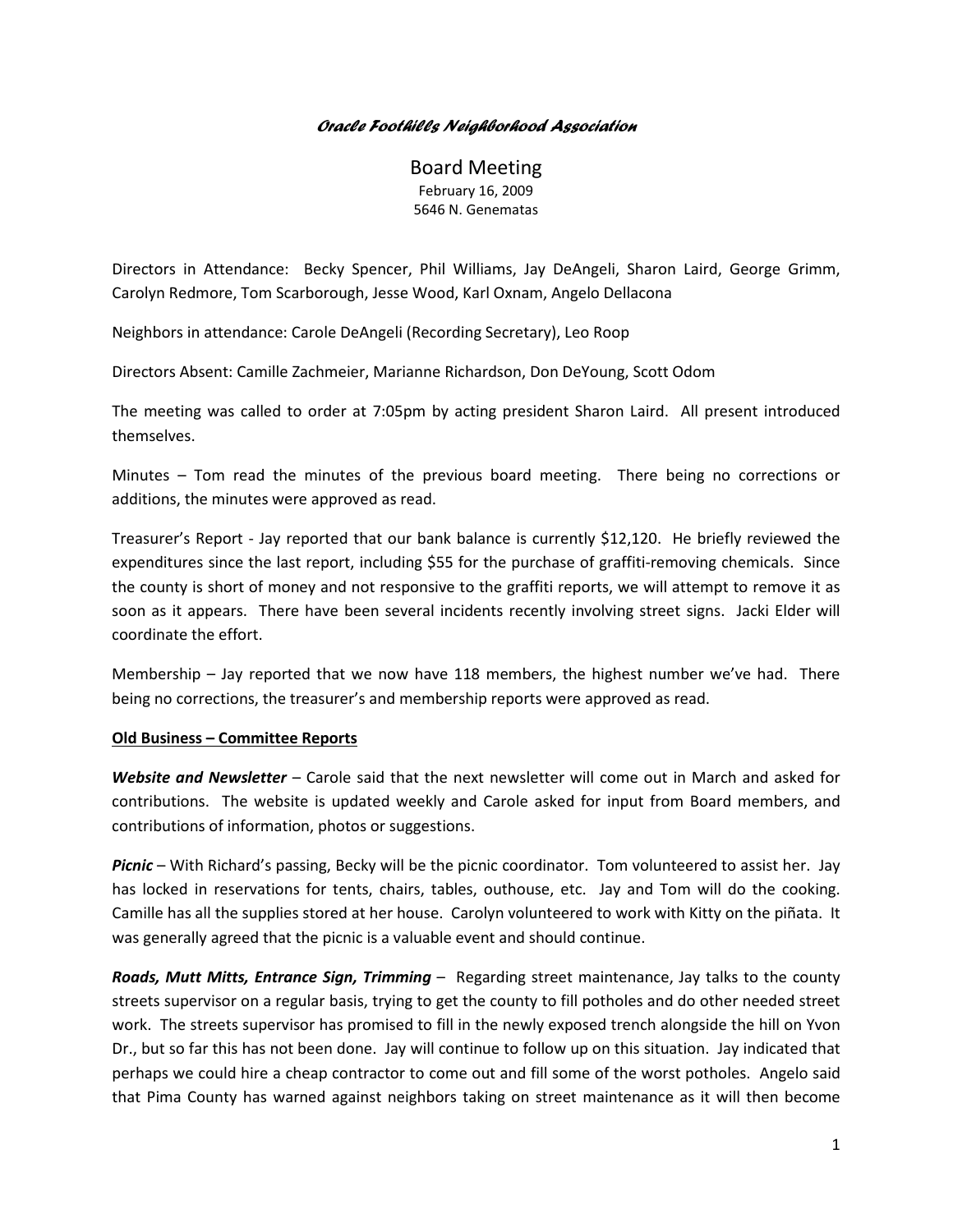their responsibility. The Mutt Mitts have been refilled 4 times and are being used regularly. The roadside trimming is done for this year. Jay thanked all those who had worked on the project. Entrance signs – DeAngeli's have had no more feedback from Pima County on our request to place a sign on the sound barrier wall owned by the county at the corner of Canyon View and  $1<sup>st</sup>$  Ave. George suggested that we find someone to paint a sign on the stucco wall at Zachmeiers' property. Everyone agreed that it would be a good solution. George will speak to the Zachmeiers and will try to find an artist to do the painting. It was the consensus that OFNA is willing to spend some money on this project. It was moved, seconded and approved unanimously that we move forward with this project. Angelo offered beige paint for a base coat. Jay commented on the wildflowers which are now starting to bloom in the Triangle and thanked Angelo for his efforts.

*Dumpster* - Karl reported that the dumpster was again a success. This was our third year. There were about 23 loads and the dumpster was not maxed out. This year the cost was \$339, and Karl feels that this is a worthwhile project and creates good will in the neighborhood. Jay suggested that perhaps someone with a truck and trailer could pick up items from those neighbors who were unable to get to the dumpster.

## **New Business**

*Vacancy of Presidency* – Sharon indicated that she would be willing to finish out this year as president, and was thanked by all.

*Graffiti* – This item was previously covered under old business.

*Food Bank Donation* – Carole suggested that OFNA make a donation to the Community Food Bank in Richard Schwartz' name. Carolyn moved that \$300 be donated. Jay seconded the motion and it was approved unanimously.

*Citrus harvesting* – Tom asked if anyone knew of people that harvest excess citrus. Carole and Carolyn both spoke about Iskash\*taa, an organization which assists refugees and is profiled on our website.

*New Neighbors* – George suggested that OFNA give new neighbors their first year membership, and that we send them a letter in this regard. Perhaps we could also have a drawing just for new neighbors at the annual meeting. Jay said that Carole could include such a letter in the packet that she currently prepares for new neighbors. George moved that we proceed with this effort. Carolyn seconded the motion and it was carried unanimously.

*Plaque* – George feels that we should honor the contribution of William Genematas in establishing this neighborhood with its large properties and abundant natural vegetation. He suggests a plaque be placed at the Triangle Park. George will bring a proposal to the group and Jay will discuss this idea with the Genematas family.

*Security Detail* – Jay has previously suggested to the neighbors that we form a citizen's patrol, but has received little feedback. There was a lengthy discussion about crime in the neighborhood and possible solutions. Leo said it's a good idea to call the sheriff to let them know you'll be gone so they can patrol.